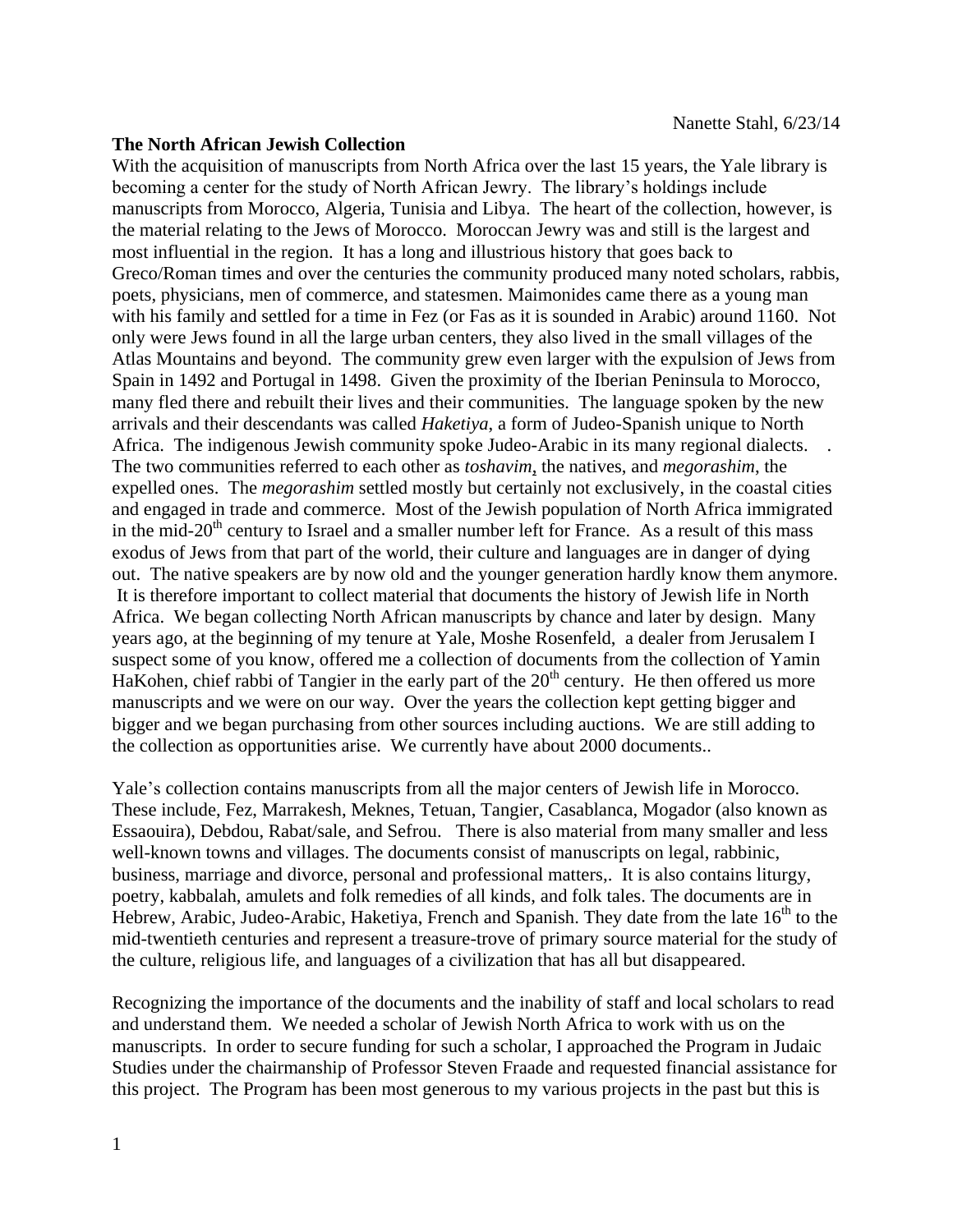by far the largest request I ever made of it. The scholar I had in mind was Professor Moshe Bar-Asher of the Hebrew University. He taught at Yale several years ago and was aware of our North African collection and in addition knew our faculty and library staff. After consulting with the faculty, Professor Fraade informed me that they agreed to assist us. Having secured the funding, Professor Fraade and I approached Professor Bar-Asher with our proposal and he agreed to come and work with us. He is uniquely qualified to work on documents from Jewish North Africa. He is in fact one of the world's leading scholars in the field. Now emeritus, he chaired the Department of Hebrew Language (1981–83) and the Institute for Jewish Studies (1983–86) at the Hebrew University. Bar-Asher is currently president of the Academy of the Hebrew Language. He was born in Morocco and his father was one of the great scholars of a genre on biblical exegesis known as the Sharch. Not only is Bar-Asher familiar with all the various dialects of Judeo-Arabic spoken by North African Jews, he also has in-depth knowledge of their culture and way of life. He has been coming to Yale twice a year for the last four years in order to review, decipher and translate the manuscripts so that we might provide short summaries of their contents in English. It has been a privilege to work with him. His assistance has enabled us to add a depth and detail to the finding aid that would not have been possible without him. Plus, we could depend on the accuracy of his information without reservation.

I had one staff member working with me but given the quantity of documents, I needed another assistant. In order to get the funding for another person, I applied for an Arcadia Foundation grant through the Yale library. For those of you who are not familiar with the Arcadia Foundation, it is based in London and instituted by the Rausing family about five years ago. At the time, they gave about a million dollars each to selected libraries to be distributed to projects within the library that the University Librarian deemed worthy. Yale was among the libraries selected. The Arcadia Foundation was particularly interested in funding projects that would work on saving endangered languages and our project fit quite well into that goal. In our case, Judeo-Arabic and *Haketiya.* I also received a second year grant from the Arcadia Fund in order to preserve and conserve selected documents, particularly bound ones, that have been requested by scholars. We are now completing our second year which ends on August 30<sup>th</sup>. Preservation and digitization of the entire collection is a project which will be tackled in the next stage of our work on the collection. However, the Program in Judaic Studies has given us the funds to digitize the six bound manuscripts that underwent conservation this year.

Once I was able to hire an assistant whose work was dedicated to the North African Collection, our work proceeded as follows: as Professor Bar-Asher completed a group of documents, we assigned numbers to each of them, and entered the numbers and the captions that went with them into an Excel chart making sure that the terminology we used was compliant with the terminology used in Archivist Toolkit (AT), the first open source archival data management system to provide broad, integrated support for the management of archives. We were, therefore, in constant communication with Mary Caldera, the Head of Arrangement and Description in Manuscripts and Archives, so that everything was entered properly. Once we completed the Excel chart, we were ready to transfer the data to AT. This was done by Mary with a global transfer. In this way we created the finding aid. We now have to maintain it by adding new manuscripts as they come in to the library. Luckily, our relationship with Professor Bar-Asher continues and he still comes about twice a year to Yale and deciphers the new documents for us.